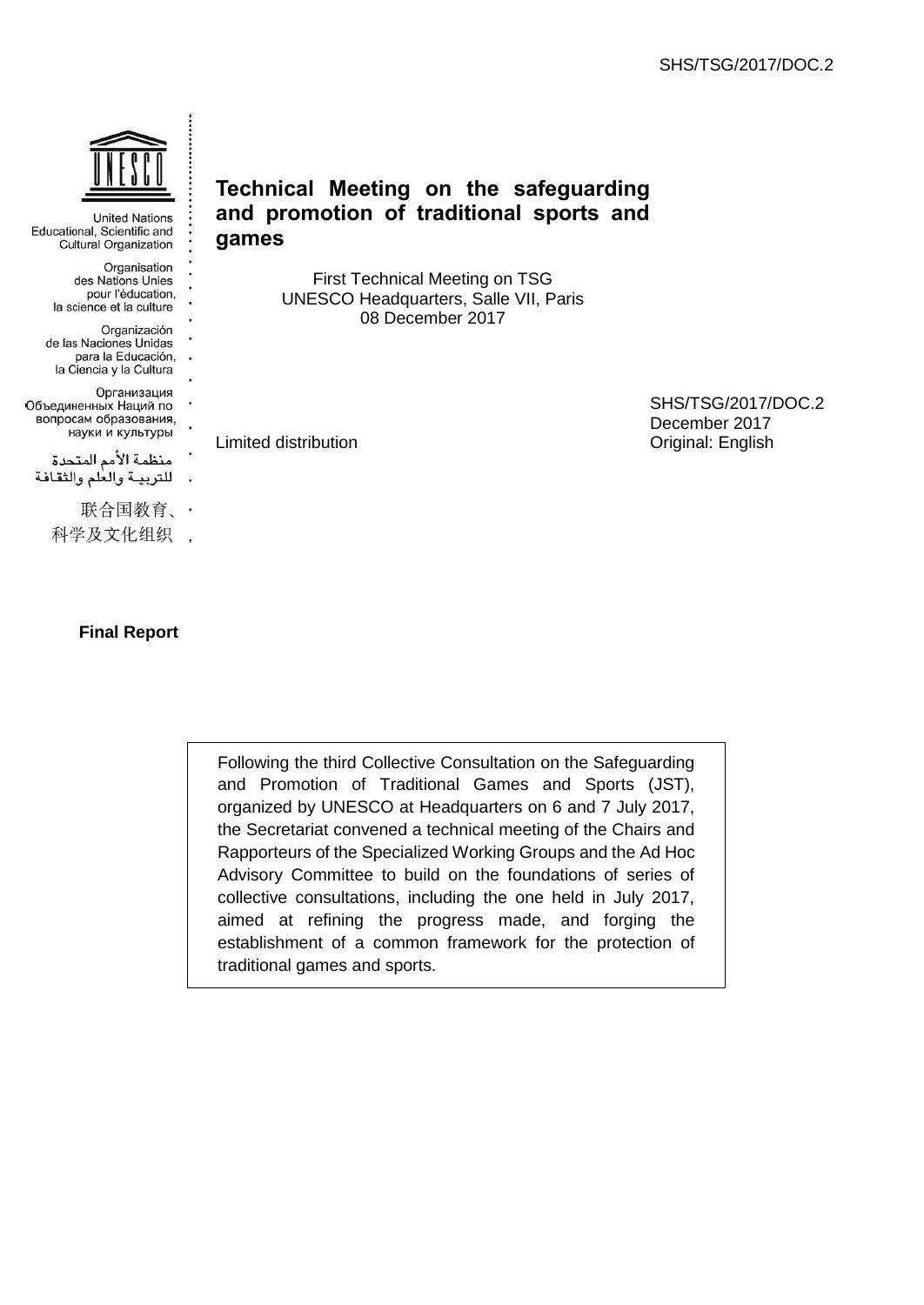- 1. This report summarizes the contributions of the Technical Meeting for the Safeguarding and Promotion of Traditional Games and Sports (TSG), organized by the Secretariat at UNESCO Headquarters on 8 December 2017. The chairpersons and rapporteurs of the working groups and the ad hoc advisory committee, set up after the third collective consultation, met to discuss the points of the proposed agenda, in particular the strategy implemented by each group to publish guidelines, create a digital encyclopedia and establish an international platform.
- 2. In accordance with the objectives set, the meeting opened with a presentation of the programme, strategy and inputs from the third collective consultation. The Secretariat thus invited participants to comment on the agenda and working documents. After amending the agenda, participants divided themselves into working groups following the composition of the established specialized working groups.
- 3. Participants reviewed the tools and documents that were adapted to gradually progress. It has been agreed that working papers will be sent to participants to be returned completed in early 2018. Following recommendations were delivered by the working groups:
	- **a. Specialized Working Group on Guidelines for the Safeguarding and Promotion of Traditional Games and Sports:**
		- $\triangleright$  Define the concept of TSG and the contexts in which they are practiced (social, geographical, historical, political, economic, etc.);
		- $\triangleright$  Identify the scope of the directives and target the existing and potential beneficiaries;
		- $\triangleright$  Guarantee the objective and scientific scope of the contributions of the directives;
		- $\triangleright$  Develop a global approach of TSG under the cultural, educational, public health and sport prisms while valuing as well the identity of communities;
		- $\triangleright$  Emphasize the educational, inclusive, cultural scopes of TSGs and the values conveyed that empower communities and build sustainable societies;
		- $\triangleright$  Identify criteria for the selection of future working group members.

# **b. Specialized Working Group on the Online Encyclopedia**:

- $\triangleright$  Define and differentiate the concepts of games and sports as well as the traditional dimension of these practices in order to preserve and enhance ludodiversity;
- $\triangleright$  Develop media for quick, easy and interactive access to TSG;
- $\triangleright$  Aside the digital version of the Encyclopaedia which incorporates a multimedia dimension, draw up a paper version of the Encyclopedia for dissemination and research, that will not be a mere synthesis of the latter and will be addressed in particular to communities not benefiting from any Internet connection ;
- $\triangleright$  Scientifically define the selection criteria for the TSG that will be presented in the Encyclopaedia;

# **c. Specialized Working Group on the International Platform:**

- $\triangleright$  Define the objectives to be pursued by platform members;
- $\triangleright$  Define the nature (network, umbrella organization, etc.) of the platform and its level of institutionalization;
- $\triangleright$  Reach consensus among stakeholders and reconciliate antagonistic approaches ;
- $\triangleright$  Build a consolidated approach between establishing the platform and developing guidelines ;
- $\triangleright$  Increase the visibility of the project by seeking external partnerships in order to reintegrate TSG into our daily practices ;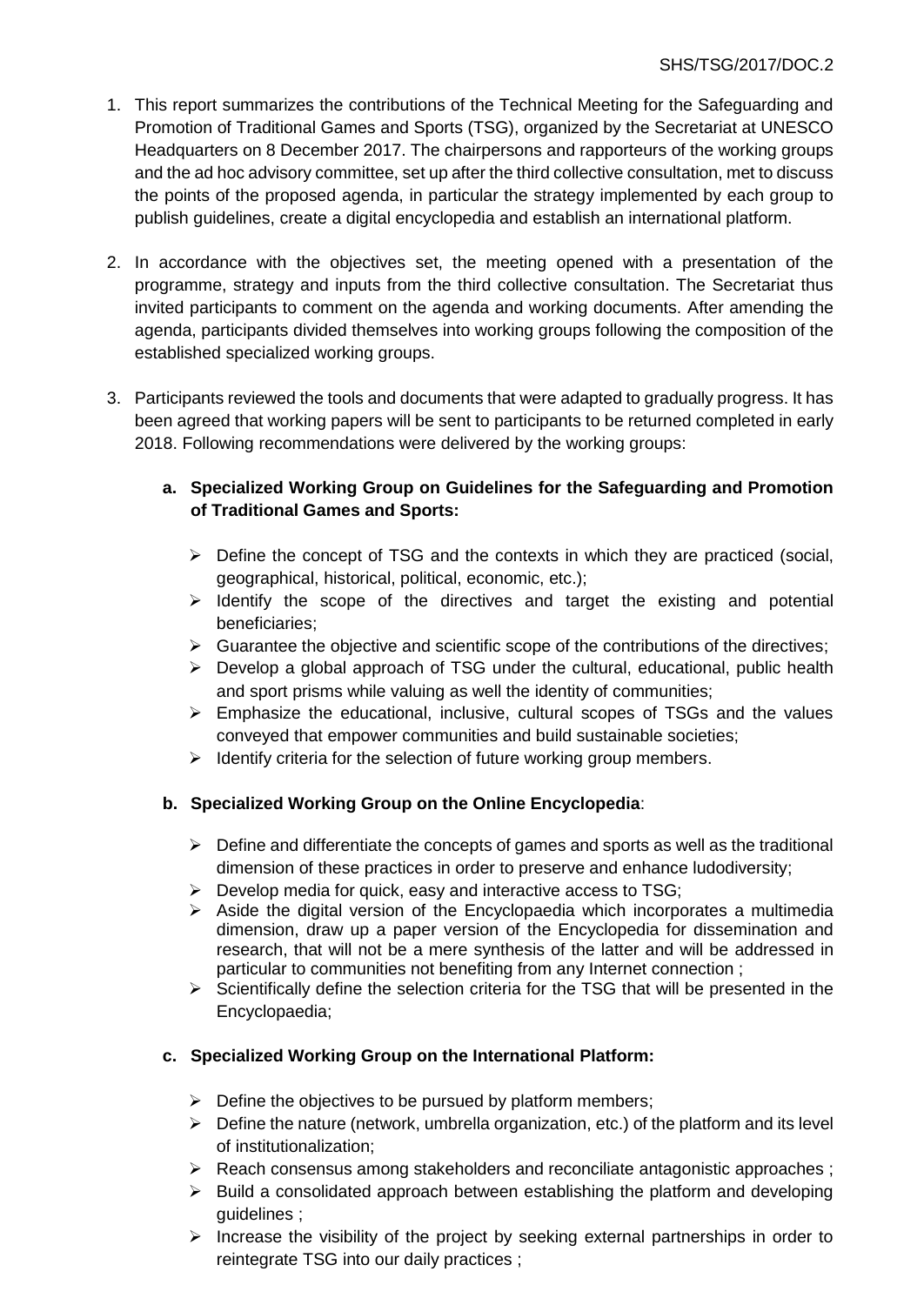- $\triangleright$  Develop a roadmap proposing different scenarios with feasibility and impact studies ;
- $\triangleright$  Study existing projects of similar networks as examples of good practice and source of inspiration to catalyze the process of formalization of the UNESCO-TSG platform, keeping in mind its "international network character" of relevant stakeholders, and mutualizing efforts of all stakeholders according to UNESCO practices and regulations in the field of NGOs and cooperation with the private sector.

# **d. Specialized Working Group on Human Resources, Finance and Communication:**

- $\triangleright$  Develop an ambitious fundraising strategy to achieve the objectives of the programme ;
- $\triangleright$  Defining a global and creative communication strategy.
- 4. It was also recommended that the expertise and political ownership dimensions should be strengthened, in particular through the implementation of the following mechanisms:
	- $\triangleright$  Creation of a Group of Friends of Ambassadors (GFA) to strengthen political advocacy and structure exchanges with experts;
	- Establishment of a Technical and Financial Support Task Force Advisory Group.
- 5. Participants agreed on the need to translate work into five components :
	- $\geq$  Digitalization of the Encyclopedia and elaboration of a complementary book:
	- $\triangleright$  Platform under construction designed as a network of exchanges and impulses for programmatic objectives;
	- $\triangleright$  Build on the guidelines for cooperation with NGOs and UNESCO's private sectors and initiate a process of determining the criteria for acceptability or admission to the global and inclusive platform ;
	- $\triangleright$  Organization of cultural and sport events by host countries to promote TSG among a wide audience;
	- $\triangleright$  Implement TSG Flagship Projects (see annex).

**Annexes:** 

**Annex I: Agenda**

**Annex II: List of Participants**

**Annex III: TSG Flagship Project**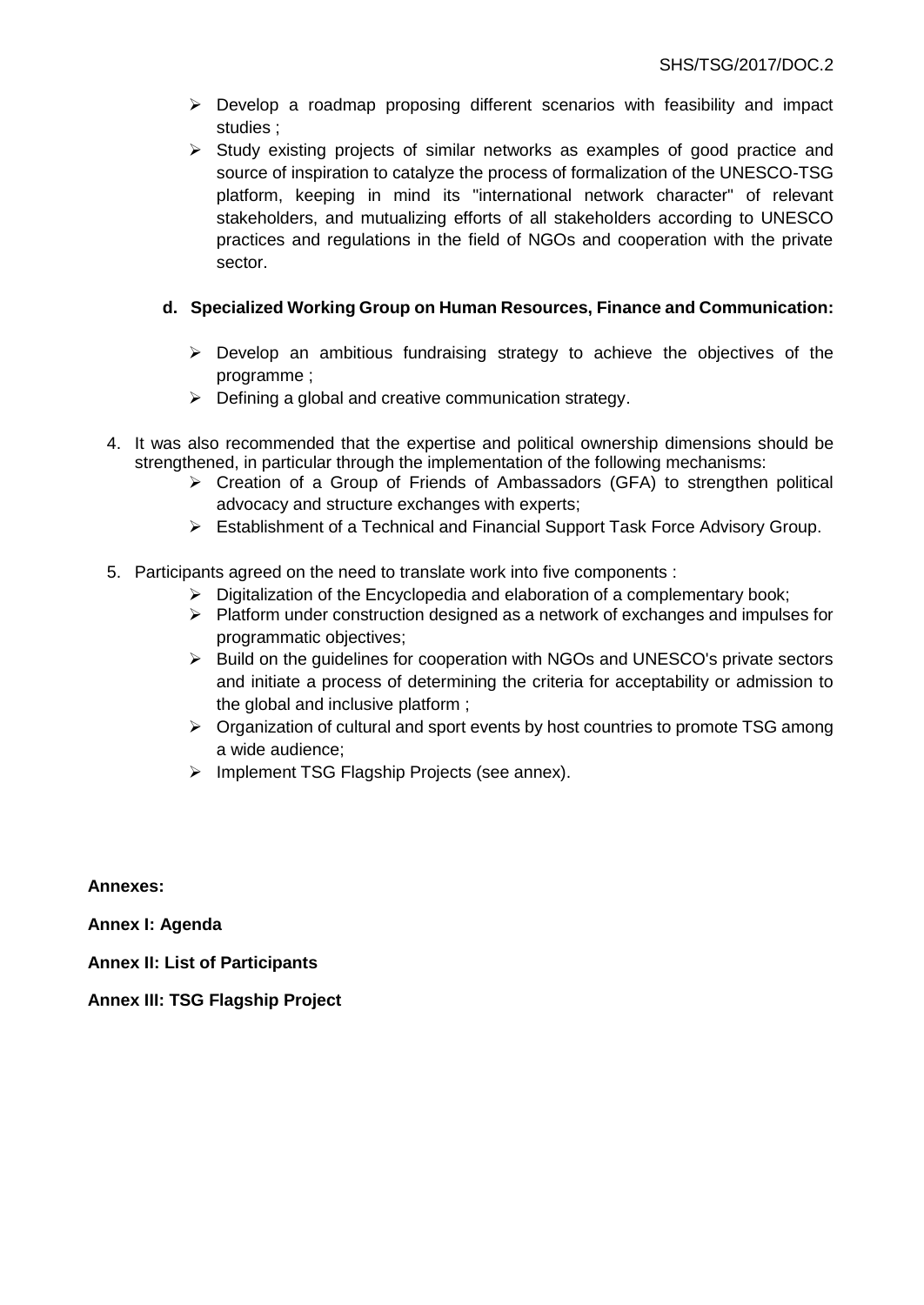# **ANNEX I**

# **Agenda**

## **9h00 Opening coffee, welcoming invitees**

## **9h15-9h30 Opening**

- Welcome words by UNESCO;
- Introduction to the technical meeting: rationale of the technical meeting, objectives and expected outcomes.

## **9h30-10h00 Outlines of the outcomes of the 3rd Collective Consultation on TSG**

- 9h30-9h45: Presentation of the outcomes and the final report of the 3<sup>rd</sup> Collective Consultation on the Safeguarding and Promotion of TSG held at UNESCO HQ, on 06-07 July 2017;
- 9h45-10h00: Discussion.

## **10h00-12h30 Working Groups Sessions – ToRs, Timelines, Implementation Strategies**

- 10h00-10h15: General overviews by Chairpersons and Rapporteurs of the *Ad Hoc* Working Groups of the progress achieved in their fields of expertise and with regards to the progress achieved by the *Ad Hoc* Working Groups and the *Ad Hoc* Advisory Committee;
- 10h15-11h15: Divided in 5 groups equivalent to the 4 *Ad Hoc* Working Groups and the Ad Hoc Advisory Committee – participants will identify specific short and long-term objectives, based on SWOT analyses and propositions for improvement.

#### **11h15-11h25: Break**

 11h25-12h30: Based on questionnaires/checklists, development of a set of ethical principles to guide the work of the specialized groups and the achievement of the strategic goals.

#### **12h30-14h00: Lunch Break (covered by UNESCO)**

## **14h00-16h45 Working Groups Sessions – Monitoring, Creating a Digital Work Space**

- 14h00-14h15: Oral synthesis of the morning session and presentation of the afternoon session;
- 14h15-15h15: Development of a follow-up and tutoring strategy based on a concrete calendar on the basis of checklists/questionnaires provided by the Secretariat;
- 15h15-15h45: Presentation of the TSG UNESTEAMS digital workspace.

#### **15h45-16h00: Coffee break**

16h-16h45: Ownership and tutoring on the UNESTEAMS platform.

#### **16h45-17h45 Working Groups Sessions – Composition of the** *Ad Hoc* **Advisory Committee and the** *Ad Hoc* **Working Groups**

- 16h45-17h15: Divided in 5 groups equivalent to the 4 *Ad Hoc* Working Groups and the *Ad Hoc* Advisory Committee – participant will elaborate a the set of criteria for the selection of future members of each specialized group that should be fulfilled to be part of the *Ad Hoc* Advisory Committee and the *Ad Hoc* Working Groups on the ground of orientations/checklists provided by the Secretariat;
- 17h15-17h45: Collective discussion of the selected and proposed set of criteria to establish the groups.

## **17h45-18h00 Closure of the Technical Meeting**

Closing speech by UNESCO.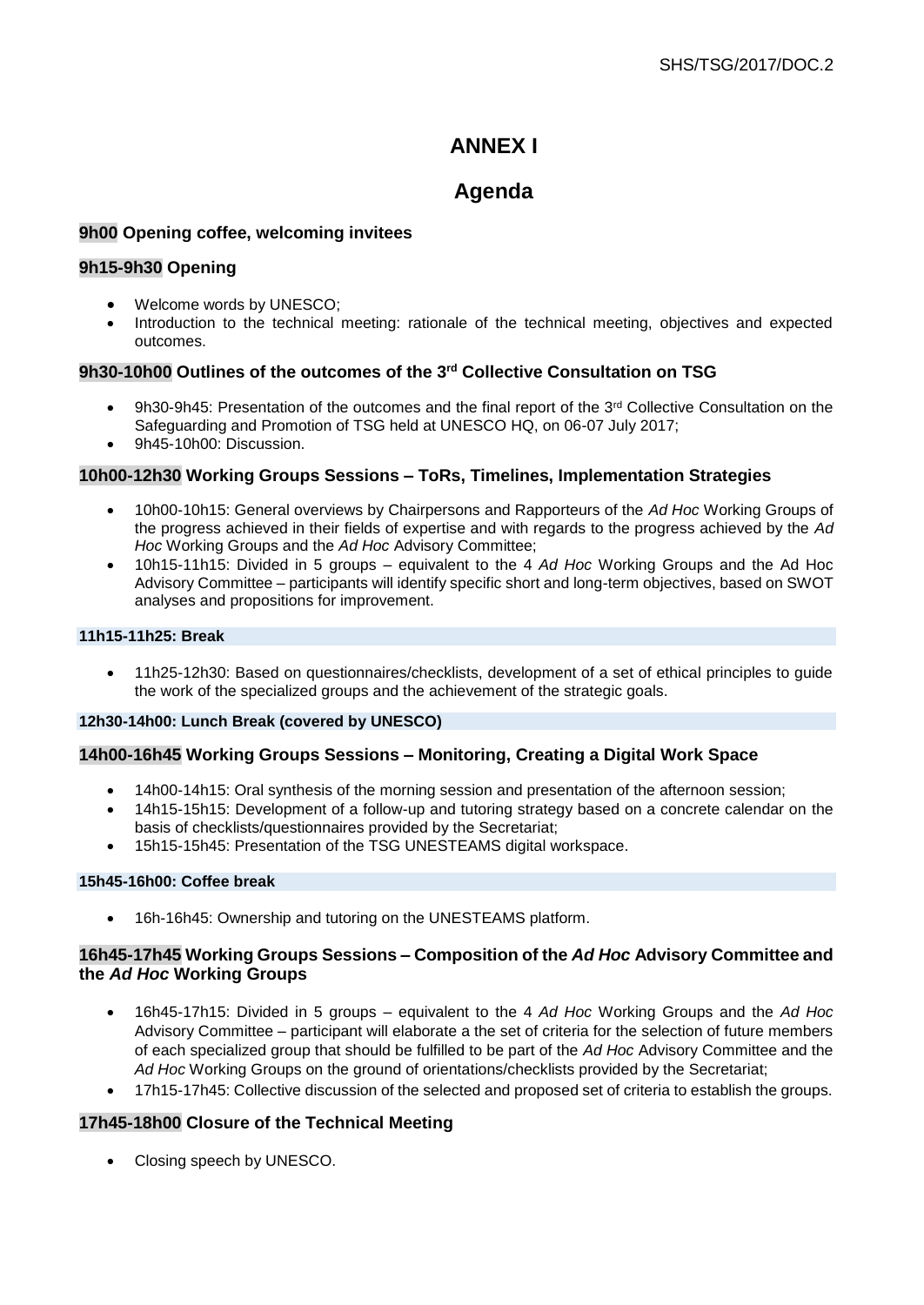# **ANNEX II**

# **List of Participants**

| <b>NAME</b>               | <b>Ad Hoc Working</b><br><b>Groups</b>                                   | <b>STATUS</b>            | <b>ORGANIZATION</b>                                                         |
|---------------------------|--------------------------------------------------------------------------|--------------------------|-----------------------------------------------------------------------------|
|                           | <b>Ad Hoc Advisory</b><br><b>Committees</b>                              |                          |                                                                             |
| Mr Khalil Khan            | Chairperson, Ad Hoc<br><b>Advisory Committee</b>                         | President                | <b>IATWS</b>                                                                |
| Mr Pere Lavega            | Chairperson, Working<br>Group on the TSG<br><b>Guidelines</b>            | President                | <b>European Traditional Sports</b><br>and Games Association                 |
| Mr Wolfgang Baumann       | Chairperson, Working<br>Group on the<br><b>International Platform</b>    | <b>Secretary General</b> | <b>TAFISA</b>                                                               |
| <b>Mr Pierre Parlebas</b> | Chairperson, Working<br>Group on the<br>Encyclopaedia                    | Président d'honneur      | <b>CEMEA et AIPRAM</b>                                                      |
| Ms Areeba Khalil          | Rapporteur, Working<br>Group on the TSG<br><b>International Platform</b> | Legal Adviser            | <b>IATWS</b>                                                                |
| Mr Ezzeddine Bouzid       | Rapporteur, Working<br>Group on the TSG<br>Encyclopaedia                 | President                | Association Tunisienne de<br>Sauvegarde des Jeux et Sports<br>de Patrimoine |
| Mr Shammi Rana            | Rapporteur, Ad Hoc<br><b>Advisory Committee</b>                          | <b>General Secretary</b> | <b>Asian Belt Wrestling Federation</b>                                      |
| Mr Guy Jaouen             | Observer                                                                 | President                | AEJEST/ITSGA                                                                |
| Mr Finn Berggren          | Observer                                                                 | President                | Gerlev PlayPark/Gerlev Sports<br>Academy                                    |
| Mr Alexey Kylasov         | Observer                                                                 | President                | Ethnosport                                                                  |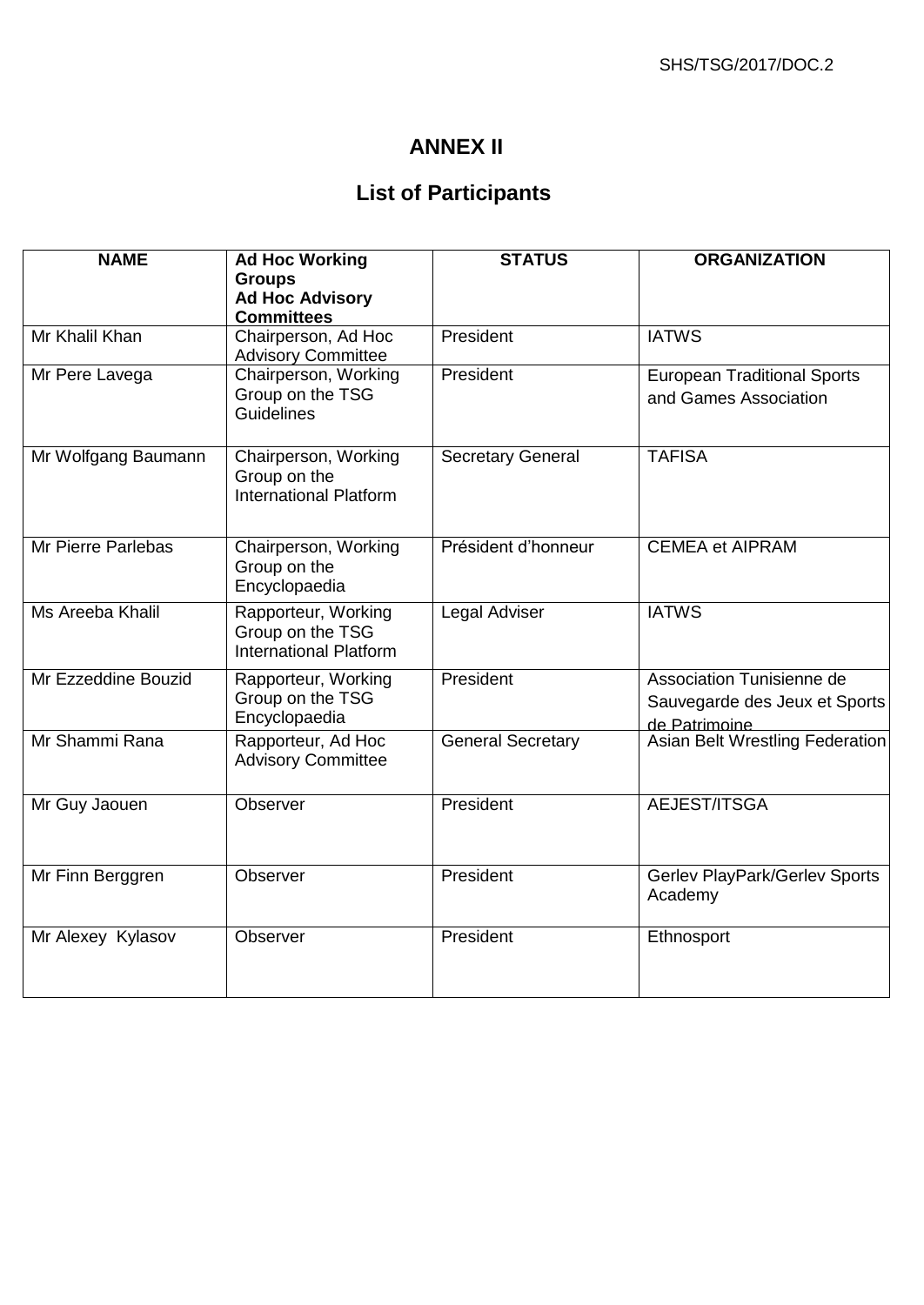| <b>UNESCO Permanent Delegations</b>                                             |                          |                                           |  |  |  |
|---------------------------------------------------------------------------------|--------------------------|-------------------------------------------|--|--|--|
| Permanent Delegation of the<br>Republic of Madagascar to<br><b>UNESCO</b>       |                          |                                           |  |  |  |
| Permanent Delegation of<br>Malaysia to UNESCO                                   |                          |                                           |  |  |  |
| Permanent Delegation of the<br>Islamic Republic of Pakistan to<br><b>UNESCO</b> |                          |                                           |  |  |  |
| Permanent Delegation of the<br><b>Russian Federation to UNESCO</b>              |                          |                                           |  |  |  |
|                                                                                 |                          |                                           |  |  |  |
| <b>UNESCO SECRETARIAT</b>                                                       |                          |                                           |  |  |  |
| Ms Ângela Melo                                                                  | <b>Director</b>          | Division for Ethics, Youth and Sport, SHS |  |  |  |
| Mr Alexander Schischlik                                                         | <b>Chief of Section</b>  | Youth and Sport Section                   |  |  |  |
| Mr Marcellin Dally                                                              | Programme Specialist     | Youth and Sport Section                   |  |  |  |
| Mr Jonathan Lorcher Beaudran                                                    | <b>Project Assistant</b> | Youth and Sport Section                   |  |  |  |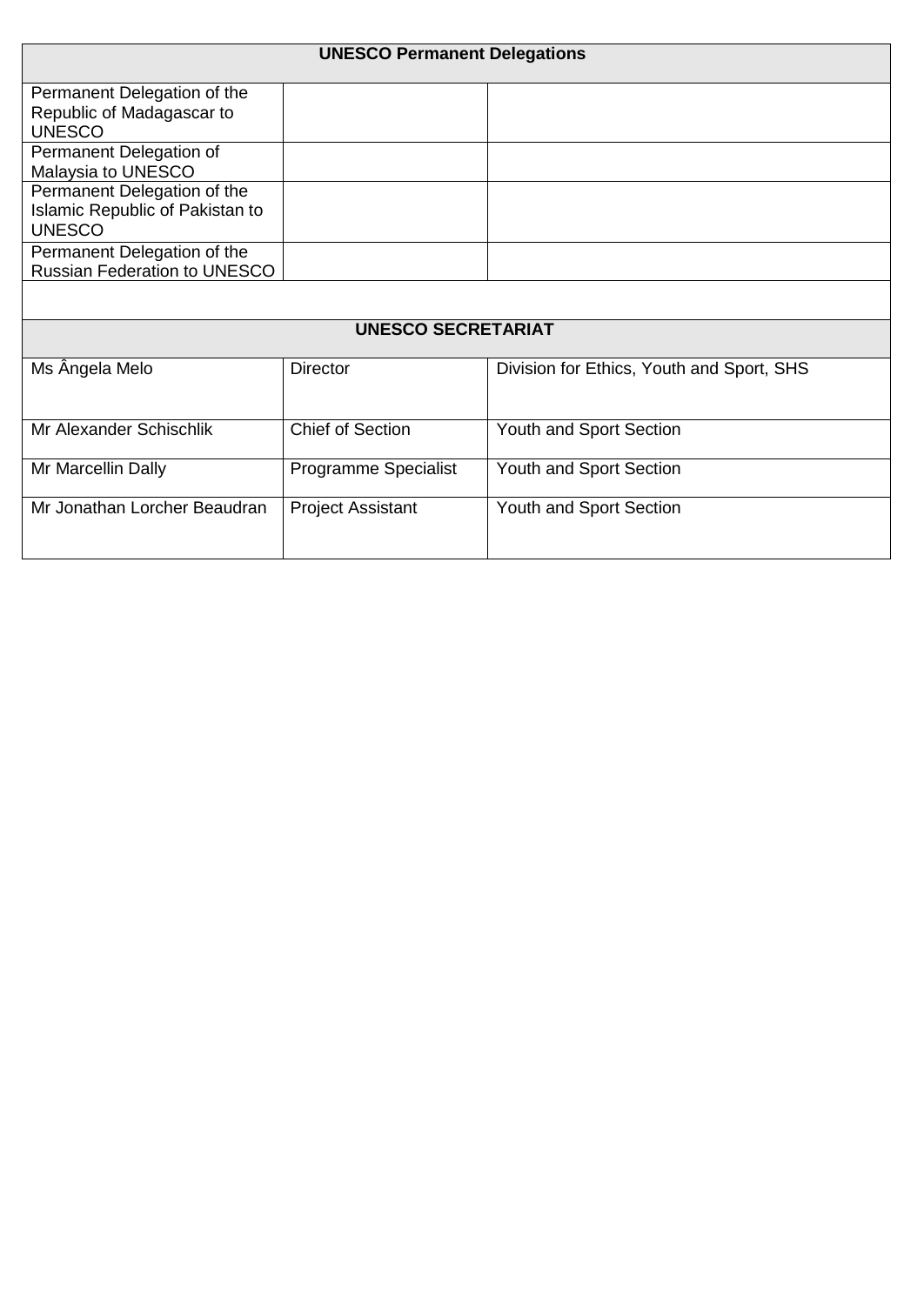# **ANNEX III**

# **TSG FLAGSHIP**

## **TSG Flagship Project**

The **TSG Flagship Project** would be a visionary, holistic-driven, large-scale creative initiative addressing the **challenging safeguarding and promotion of traditional sports and games**. This is a long-term initiative bringing together excellent experts in the fields of research, policy-making, and sport movement across various disciplines, sharing a unifying goal and ambitious roadmap on how to achieve it.

TSG Flagship will establish **UNESCO** as a **leading organization** in this specific domain and a pole of attraction for **international cooperation**, **nurturing creativity** from a **multilayer approach.** Strategically and scientifically defined, this Flagship project will address the following:

| <b>Objectives</b>                                                                                             | <b>Rationale</b>                                                                                                                                                                                                                                                                                                                                                                                                                                         | <b>Recommendations</b>                                                                                                                                                                                                                        |
|---------------------------------------------------------------------------------------------------------------|----------------------------------------------------------------------------------------------------------------------------------------------------------------------------------------------------------------------------------------------------------------------------------------------------------------------------------------------------------------------------------------------------------------------------------------------------------|-----------------------------------------------------------------------------------------------------------------------------------------------------------------------------------------------------------------------------------------------|
| <b>Values</b><br><b>Promote</b><br><b>Education Through TSG</b>                                               | TSG provide educational and<br>ethical values tackling global<br>challenges<br>(public<br>health,<br>sustainable<br>development,<br>conflict)<br>fostering<br>the<br>development<br>of<br>cognitive<br>skills and physical literacy,<br>collective<br>individual<br>and<br>fulfillment<br>notably<br>through<br>inter-cultural<br>and<br>inter-<br>generational dialogues, youth<br>empowerment,<br>peace-<br>building, inclusion and gender<br>equality | Promote<br>active<br>learning<br>for<br>instance through the development<br>of several tools presenting the<br>benefits<br>of<br><b>TSG</b><br>values,<br>organizing workshops during TSG<br>festivals,<br>peer-education<br>programmes, etc. |
| prevention<br><b>Develop</b><br>against<br>doping<br>and<br>unethical<br><b>behaviors</b><br>in<br><b>TSG</b> | TSG as<br>intangible cultural<br>heritage<br>in<br>danger<br>are<br>threatened<br>by<br>moral<br>haphazard, doping, extreme<br>standardization, etc, that are<br>challenging<br>mainstreamed<br>sports                                                                                                                                                                                                                                                   | Promote<br>prevention<br>against<br>doping and unethical behaviors<br>notably with the support of the<br>International Convention against<br>Doping in Sport and the Fund for<br>the Elimination of Doping in Sport                           |
| <b>Increase visibility of TSG</b>                                                                             | Marginalized and played in<br>the shade of mainstreamed<br>sports<br>by<br>communities<br>beneficiating<br>from<br>poor<br>visibility, TSG must be duly<br>promoted                                                                                                                                                                                                                                                                                      | Build partnerships with countries<br>hosting sport events in order to<br>include and associate TSG during<br>these sport events and promote<br>high visibility                                                                                |
| <b>Build</b><br>sustainable<br>a<br>approach notably in line<br>sustainable<br>with                           | <b>TSG</b><br>develop<br>cognitive,<br>emotional and social skills<br>that<br>foster<br>dialogue,                                                                                                                                                                                                                                                                                                                                                        | instruments<br><b>Develop</b><br>and<br>encourage innovative approaches                                                                                                                                                                       |